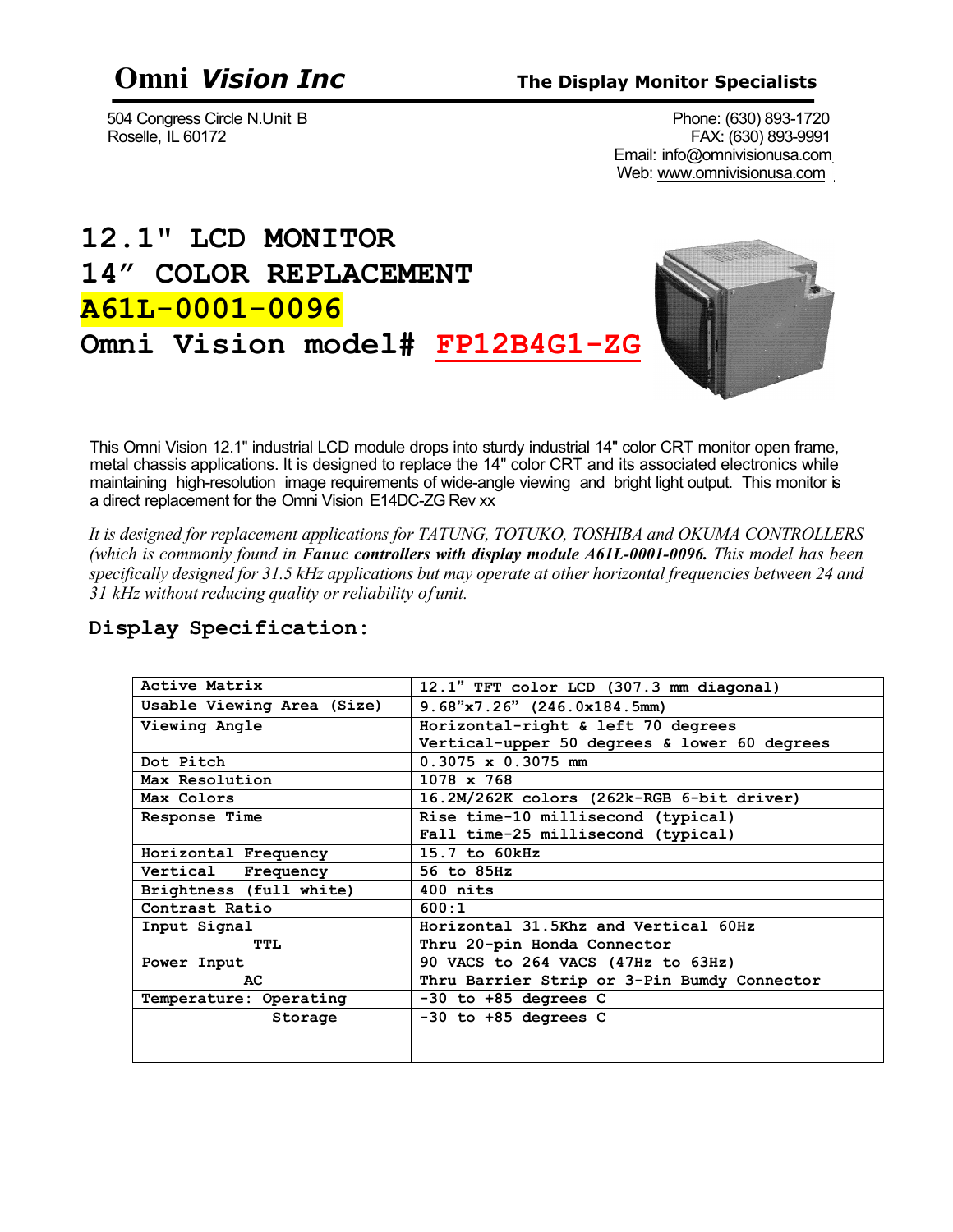# **Omni** *Vision Inc* **The Display Monitor Specialists**

 504 Congress Circle N.Unit B Phone: (630) 893-1720 Roselle, IL 60172 FAX: (630) 893-9991 Email: [info@omnivisionusa.com](mailto:info@omnivisionusa.com) Web: [www.omnivisionusa.com](http://www.omnivisionusa.com/)